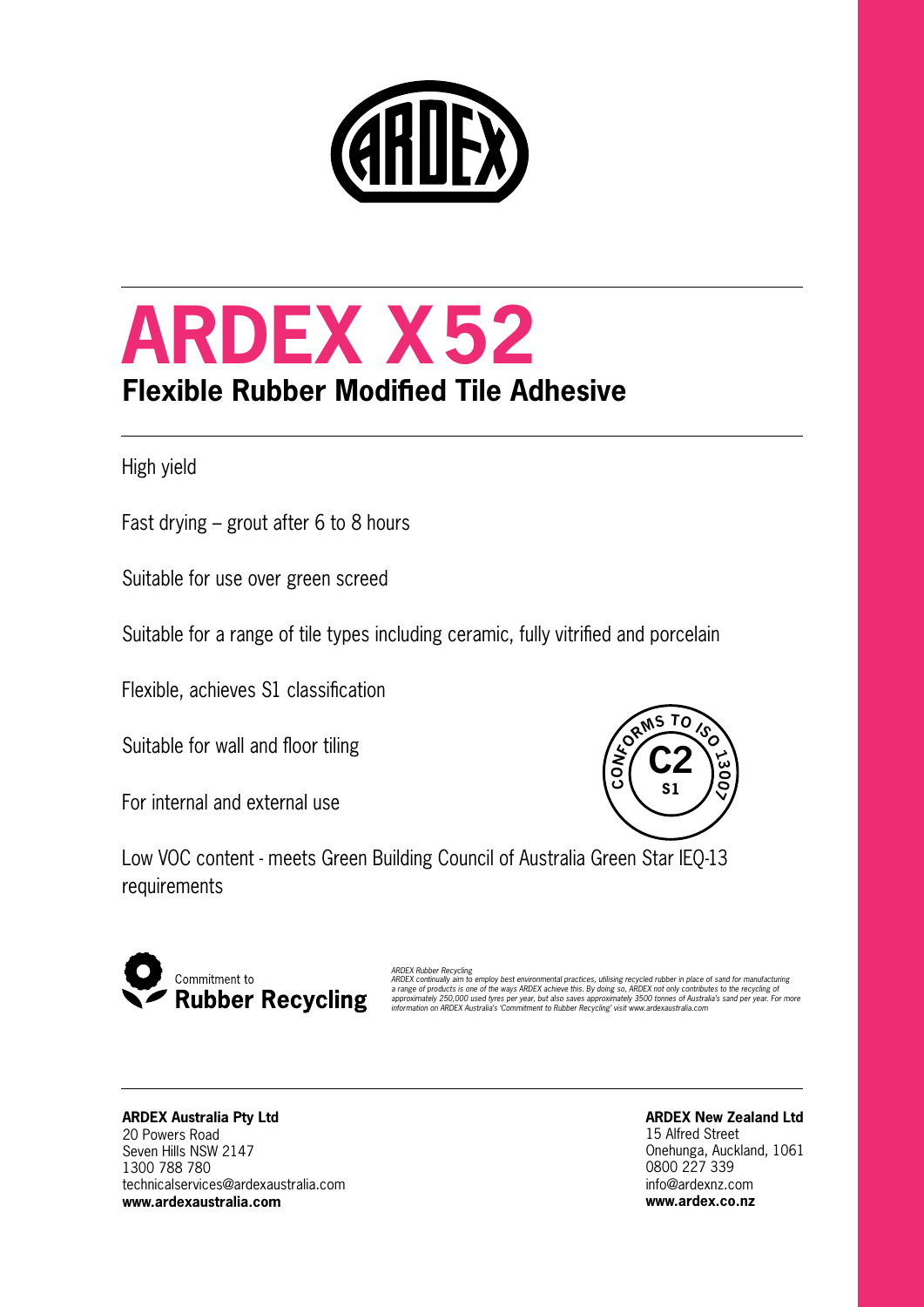### **ARDEX X52 Flexible Rubber Modified Tile Adhesive**

#### **DESCRIPTION**

ARDEX X52 is a rubber modified adhesive for fixing ceramic tiles in internal and external (with satisfactory falls) situations. It can be used over render, plasterboard, fibre-cement sheet and concrete in situations where minimal movement is anticipated. When mixed with water, a flexible mortar that meets the S1 tile adhesive classification is produced. ARDEX X52 is ideal for fixing ceramic, fully vitrified, porcelain, non-moisture sensitive natural stone tiles and mosaics. ARDEX X52 can be used in residential and commercial applications with satisfactory falls.

#### **FOR FIXING (TILE TYPES)**

Fully vitrified and ceramic tiles, porcelain, natural stones (excluding moisture sensitive) and mosaics.

#### **TO (SUBSTRATES)**

Medium density fibre-cement sheet, compressed fibre cement sheets, plasterboard. Concrete, renders, screeds. ARDEX liquid applied undertile waterproofing membranes.

#### **SUBSTRATE PREPARATION**

The surface being adhered to must be clean, firm and free of dust, dirt, oil, grease, curing compounds, release agents and other barrier materials, as well as being strong enough to support the weight of the tiles being fixed. Ensure surfaces are dry before tiling, with no residue or permanent damp.

Ensure that the substrate's required drying time, as given in the relevant part of AS 3958, is allowed to elapse prior to fixing the tiles. Prime porous substrates with ARDEX Multiprime.

#### **Concrete**

This includes precast, in-situ and wood floated concrete. As concrete exhibits drying shrinkage, allow to cure for at least 4 weeks prior to tiling. Any surface laitance, concrete sealers, curing compounds, and other materials shall be removed from the surface prior to tiling. Steel trowel finished concrete should be roughened mechanically to remove laitance and provide a good key for tiling. The surface shall be true and level and pitched to drains where required. The concrete should have adequate surface profile (e.g. broom finish) to provide a mechanical key. Smooth surfaces and/or dense concrete greater than 35MPa must be mechanically roughened prior to tiling.

#### **Cement Render/Screeds**

New renders and screeds should be finished with a wood float to the required surface regularity. Screeds shall be pitched to drains where required. Allow at least 16 hours to cure prior to tiling.

#### **Plasterboard/Medium Density Fibre-Cement Sheet on Walls**

Tiles can be fixed directly provided that these boards are firmly and rigidly fixed in accordance with the manufacturer's instructions to adequately support the tile bed. Ensure the surface is completely clean. Priming with ARDEX Multiprime is recommended for fibre-cement sheets. Priming is not usually necessary for plasterboard except when a jointing compound is used, the compound should then be primed with ARDEX Multiprime.

#### **Compressed Fibre-Cement Sheet (Floors)**

For both internal and external applications, tiling over compressed fibre-cement must be carried out as per sheet manufacturer's recommendations and Australian Standard AS 3958.

#### **ARDEX Liquid Applied Undertile Waterproofing Membranes**

ARDEX undertile waterproofing must be applied according to instructions and thoroughly dry prior to tiling.

#### **MIXING**

ARDEX X52 powder is added to clean water in a clean container whilst stirring vigorously and mixed thoroughly to give a lump free easily worked mortar of a thick creamy consistency. Allow to stand for 5 minutes. Restir the mixture thoroughly and the adhesive is ready for use. A 20kg bag of ARDEX X52 requires approximately 7.5 litres of water.

The consistency of the adhesive can be adjusted to suit site conditions and size, weight and type of tiles to be fixed. Do not overwater. Do not apply at temperatures below 5°C. The pot life of the mixed mortar is approximately 1.5 hours at 23°C and 50% relative humidity.

#### **FIXING TECHNIQUE**

Before fixing ensure the substrate has been prepared and the tiles are free from dust. Tiles should be fixed in accordance with AS 3958.

Substrate surface, type and size of the tiles will determine the selection of the trowel. As a general guide use a 6 x 6 x 6mm notched trowel for walls and 10 x 10 x 10mm notched trowel for floor tiling. ARDEX X52 can be applied at a bed thickness greater than 1.5mm or less than 6mm.

The tiles must be pressed firmly into the freshly combed mortar bed to ensure good contact with the mortar. Slide the tile at right angles to the notch pattern to ensure 100% coverage on the back of the tile. Tiles with ribbed or keyed back profiles should also be buttered to ensure complete coverage. Lift a tile from time to time to check that there are no voids beneath the tile. Do not spot fix. Any surplus adhesive must be removed from the surface of the tile and joints, before the adhesive sets.

ARDEX X52 has an open time of 15-20 minutes and an adjustment time of 15-20 minutes. Please be aware of site conditions when considering these times and only spread enough adhesive so that the tiles can be fixed while the mortar is still wet. All tools should be cleaned with water immediately after use.

#### **MOVEMENT JOINTS**

Movement joints must be in accordance with Australian Standard AS 3958.

#### **GROUTING**

Grouting can proceed once the tile bed has hardened sufficiently so that tiles will not be dislodged. Grouting and traffic may be allowed after approximately 6-8 hours at 23ºC and 50% relative humidity. Allow longer for dense tiles/substrates, humid climates and low temperatures. The tile joints should be grouted with the appropriate ARDEX grout.

#### **COVERAGE**

20kg of ARDEX X52 is sufficient for approximately 13-15 $m<sup>2</sup>$  on walls, using a 6 x 6 x 6 $mm$  notched trowel and  $8-10m^2$  on floors using a  $10 \times 10 \times 10$ mm notched trowel. The coverage will vary depending on substrate condition, tile type and application technique

#### **PACKAGING**

ARDEX X52 is packed in polylined paper sacks – net weight 20kg.

#### **SHELF LIFE**

ARDEX X52 has a shelf life of 12 months when stored in the original unopened packaging, in a dry place at 23ºC and 50% relative humidity.

#### **Pay attention to the following:**

ARDEX X52 is suitable for only minimal movement. When setting tiles on substrates where movement is anticipated, we recommend the use of ARDEX X56, ARDEX X77 or ARDEX ABAFLEX.

For setting of moisture sensitive natural stones, please refer to products in the ARDEX Natural Stone System.

ARDEX X52 is not suitable for use over timber floors.

Do not use ARDEX X52 in continuous immersion applications e.g. swimming pools, tanks, etc. ARDEX provides other systems.

External tiling and shower recess floors must have adequate falls for drainage.

Before any substrate preparation, installation or finishing methods relating to ARDEX product are undertaken, please be aware of any potential risks and use appropriate PPE (personal protective equipment). This may involve contacting substrate manufacturers for Safety Data Sheets.

#### **SAFETY DATA**

This product may cause irritation and an allergic reaction to the skin. It may cause serious eye injury and irritation to the respiratory system. It may cause cancer. In case of contact with the eyes rinse with running water until advised to stop by the Poisons Information Centre or a doctor, or for at least 15 minutes. Wear protective gloves, clothing, eye and face protection. Avoid inhaling dust/fumes/gas/mist/ vapours/spray. Ensure adequate ventilation during mixing and application. Store locked up. Check with your local Council regarding the disposal of contents, dispose of packaging thoughtfully and recycle where possible. Keep out of the reach of children. Call the Poisons Information Centre on 131 126 (AUS) and 0800 764 766 (NZ) or call a doctor if you feel unwell. At times updates can occur to data. For additional information and to ensure you have the most current technical and safety information please consult the latest safety data sheets (SDS) and technical data sheets found on the product page at www.ardexaustralia.com.

| <b>TECHNICAL DATA</b><br>Colour:<br><b>Mixing Ratio:</b> | Off White Powder<br>Approx 7.5L water<br>per 20kg powder |  |
|----------------------------------------------------------|----------------------------------------------------------|--|
| <b>Application Properties at 23°C and 50% RH</b>         |                                                          |  |
| <b>Open Time:</b>                                        | 15-20 minutes                                            |  |
| <b>Adjustment Time:</b>                                  | 15-20 minutes                                            |  |
| <b>Grouting Time:</b>                                    | 6-8 hours                                                |  |
| Pot Life:                                                | 1.5 hours                                                |  |

Yes

**Mechanical Properties** (ISO 13007) **Tensile Adhesion Strength after** 

**Underfloor Heating:** 

| 28 davs drv:                   | $>1.0$ MPa                  |
|--------------------------------|-----------------------------|
| <b>Water Immersion:</b>        | $>1.0$ MPa                  |
| Heat:                          | $>1.0$ MPa                  |
| Freeze Thaw:                   | $>1.0$ MPa                  |
| <b>Transverse Deformation:</b> | $>2.5$ mm                   |
| <b>Mixing Time:</b>            | 9 minutes                   |
| Coverage:                      | $13-15m2$ (walls)           |
|                                | 8-10m <sup>2</sup> (floors) |
| <b>Classification:</b>         | $C2$ S1                     |
|                                |                             |